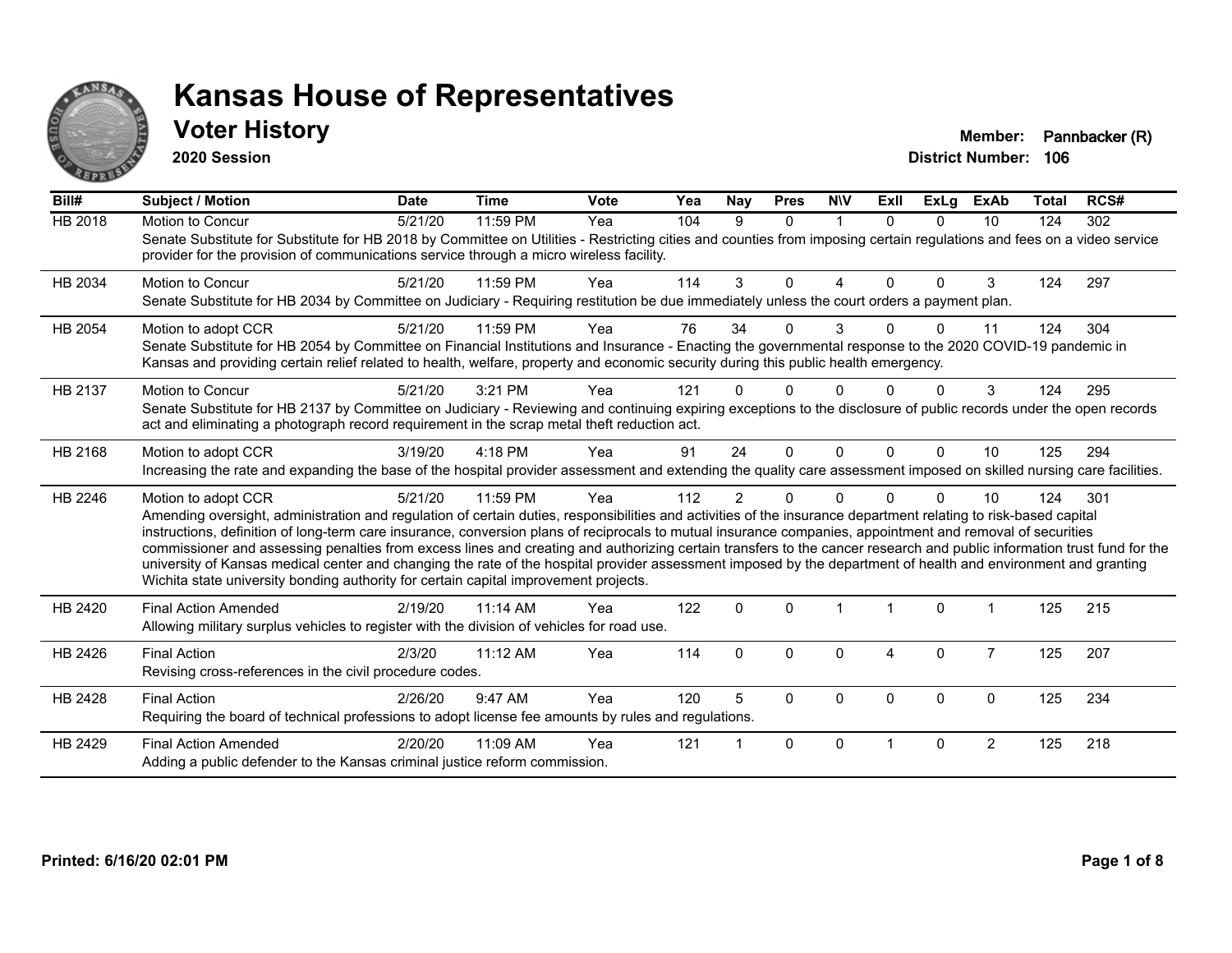

**2020 Session**

**Voter History Member: Pannbacker (R)** 

| Bill#          | <b>Subject / Motion</b>                                                                                                                                                                                     | <b>Date</b> | <b>Time</b> | <b>Vote</b> | Yea | <b>Nay</b>   | <b>Pres</b>  | <b>NIV</b>  | Exll                 | <b>ExLg</b> | <b>ExAb</b>    | <b>Total</b> | RCS# |
|----------------|-------------------------------------------------------------------------------------------------------------------------------------------------------------------------------------------------------------|-------------|-------------|-------------|-----|--------------|--------------|-------------|----------------------|-------------|----------------|--------------|------|
| HB 2432        | <b>Final Action Amended</b>                                                                                                                                                                                 | 2/20/20     | 11:10 AM    | Yea         | 122 | $\Omega$     | $\mathbf{0}$ | $\Omega$    |                      | $\Omega$    | 2              | 125          | 219  |
|                | Creating the Kansas pesticide waste disposal program and allowing up to \$50,000 to be transferred annually from the Kansas agricultural remediation fund to a new<br>Kansas pesticide waste disposal fund. |             |             |             |     |              |              |             |                      |             |                |              |      |
| HB 2438        | <b>Final Action</b>                                                                                                                                                                                         | 2/26/20     | 9:48 AM     | Yea         | 125 | $\Omega$     | $\mathbf{0}$ | $\Omega$    | $\Omega$             | $\Omega$    | $\mathbf 0$    | 125          | 235  |
|                | Allowing certain exceptions to the confidentiality of state child death review board documents.                                                                                                             |             |             |             |     |              |              |             |                      |             |                |              |      |
| <b>HB 2447</b> | <b>Final Action Amended</b>                                                                                                                                                                                 | 2/20/20     | 11:16 AM    | Yea         | 83  | 39           | $\mathbf{0}$ | $\Omega$    | $\blacktriangleleft$ | $\Omega$    | $\overline{2}$ | 125          | 220  |
|                | Changing how two-way electronic audio-visual communication is used in courts.                                                                                                                               |             |             |             |     |              |              |             |                      |             |                |              |      |
| HB 2448        | <b>Final Action Amended</b>                                                                                                                                                                                 | 2/19/20     | 11:15 AM    | Yea         | 98  | 25           | 0            | $\mathbf 0$ | $\mathbf 1$          | 0           | $\mathbf{1}$   | 125          | 216  |
|                | Changing penalties for crimes related to motor vehicles.                                                                                                                                                    |             |             |             |     |              |              |             |                      |             |                |              |      |
| HB 2449        | <b>Final Action</b>                                                                                                                                                                                         | 2/20/20     | 11:17 AM    | Yea         | 99  | 23           | $\mathbf{0}$ | $\Omega$    | $\overline{1}$       | $\Omega$    | $\overline{2}$ | 125          | 221  |
|                | Changing the requirements for board of indigents' defense services appointments.                                                                                                                            |             |             |             |     |              |              |             |                      |             |                |              |      |
| HB 2451        | <b>Final Action</b>                                                                                                                                                                                         | 2/20/20     | 11:18 AM    | Yea         | 122 | $\Omega$     | $\mathbf 0$  | 0           | $\overline{1}$       | $\Omega$    | $\overline{2}$ | 125          | 222  |
|                | Amending Kansas department of agriculture division of animal health license, permit and registration renewal deadlines.                                                                                     |             |             |             |     |              |              |             |                      |             |                |              |      |
| HB 2452        | <b>Final Action</b>                                                                                                                                                                                         | 2/26/20     | 9:49 AM     | Yea         | 125 | $\Omega$     | $\Omega$     | $\Omega$    | $\Omega$             | $\mathbf 0$ | $\mathbf 0$    | 125          | 236  |
|                | Creating the Kansas reading readiness act.                                                                                                                                                                  |             |             |             |     |              |              |             |                      |             |                |              |      |
| HB 2454        | <b>Final Action Amended</b>                                                                                                                                                                                 | 2/19/20     | 11:17 AM    | Yea         | 114 | 9            | $\mathbf{0}$ | $\Omega$    |                      | $\Omega$    | $\mathbf{1}$   | 125          | 217  |
|                | Self-storage unit rentals; sales and towing of property for nonpayment of rent or abandonment; contractual value of property.                                                                               |             |             |             |     |              |              |             |                      |             |                |              |      |
| HB 2456        | <b>Final Action</b>                                                                                                                                                                                         | 2/26/20     | 9:50 AM     | Yea         | 124 |              | $\Omega$     | $\Omega$    | $\Omega$             | $\Omega$    | $\mathbf{0}$   | 125          | 237  |
|                | Clarifying the definition of the term "possession" in the Kansas criminal code.                                                                                                                             |             |             |             |     |              |              |             |                      |             |                |              |      |
| HB 2462        | <b>Final Action</b>                                                                                                                                                                                         | 2/26/20     | 9:51 AM     | Yea         | 125 | $\mathbf{0}$ | $\mathbf 0$  | $\Omega$    | $\mathbf{0}$         | $\Omega$    | $\mathbf 0$    | 125          | 238  |
|                | Updating provisions related to the Kansas department of agriculture division of conservation.                                                                                                               |             |             |             |     |              |              |             |                      |             |                |              |      |
| HB 2463        | <b>Final Action Amended</b>                                                                                                                                                                                 | 2/26/20     | 9:52 AM     | Yea         | 125 | $\mathbf{0}$ | $\mathbf{0}$ | $\Omega$    | $\Omega$             | $\Omega$    | $\mathbf{0}$   | 125          | 239  |
|                | Amending the Kansas pesticide law's licensure requirements and the Kansas chemigation safety law's permittee requirements.                                                                                  |             |             |             |     |              |              |             |                      |             |                |              |      |
| HB 2464        | <b>Final Action Amended</b>                                                                                                                                                                                 | 2/26/20     | 9:53 AM     | Yea         | 121 |              | $\Omega$     | $\Omega$    | $\Omega$             | $\Omega$    | $\Omega$       | 125          | 240  |
|                | Updating egg repacking requirements for retailers.                                                                                                                                                          |             |             |             |     |              |              |             |                      |             |                |              |      |
| HB 2466        | <b>Final Action</b>                                                                                                                                                                                         | 2/10/20     | 11:10 AM    | Yea         | 118 |              | $\Omega$     |             | $\overline{2}$       | $\Omega$    | 3              | 125          | 212  |
|                | Enacting the Kansas taxpayer protection act; requiring the signature and tax identification number of paid tax return preparers on income tax returns; authorizing                                          |             |             |             |     |              |              |             |                      |             |                |              |      |
|                | actions to enjoin paid tax return preparers from engaging in certain conduct.                                                                                                                               |             |             |             |     |              |              |             |                      |             |                |              |      |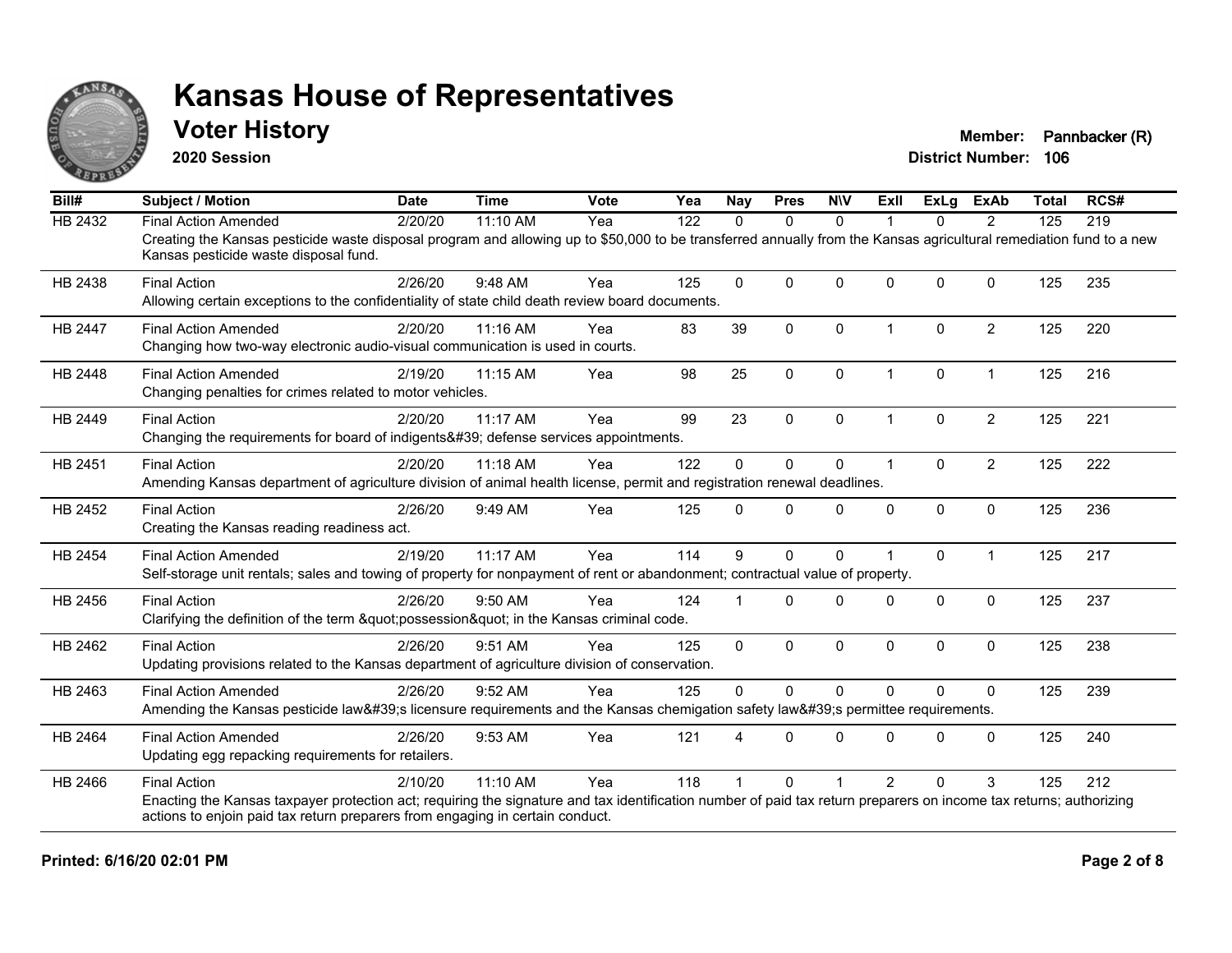

**2020 Session**

**Voter History Member: Pannbacker (R)** 

| Bill#          | <b>Subject / Motion</b>                                                                                                                                             | <b>Date</b> | <b>Time</b> | Vote | Yea | <b>Nay</b>      | <b>Pres</b>  | <b>NIV</b>   | ExII                 | ExLa     | <b>ExAb</b>    | <b>Total</b> | RCS# |
|----------------|---------------------------------------------------------------------------------------------------------------------------------------------------------------------|-------------|-------------|------|-----|-----------------|--------------|--------------|----------------------|----------|----------------|--------------|------|
| <b>HB 2467</b> | <b>Final Action Amended</b>                                                                                                                                         | 2/7/20      | 4:10 PM     | Yea  | 105 | $\overline{15}$ | $\mathbf{0}$ | 3            | $\Omega$             | 2        | $\mathbf{0}$   | 125          | 211  |
|                | Removing the spousal exception from sexual battery and requiring a domestic violence offender assessment on a first conviction of domestic battery.                 |             |             |      |     |                 |              |              |                      |          |                |              |      |
| HB 2469        | <b>Final Action Amended</b>                                                                                                                                         | 2/26/20     | $9:54$ AM   | Yea  | 120 | 5               | $\mathbf{0}$ | $\Omega$     | 0                    | $\Omega$ | $\mathbf{0}$   | 125          | 241  |
|                | Extending terminal medical release to inmates in the custody of the department of corrections with a condition likely to cause death within 120 days.               |             |             |      |     |                 |              |              |                      |          |                |              |      |
| HB 2470        | <b>Final Action</b>                                                                                                                                                 | 2/26/20     | $9:55$ AM   | Yea  | 125 | $\Omega$        | $\Omega$     | $\Omega$     | $\Omega$             | $\Omega$ | $\Omega$       | 125          | 242  |
|                | Clarifying jurisdiction and supervision of offenders in a certified drug abuse treatment program.                                                                   |             |             |      |     |                 |              |              |                      |          |                |              |      |
| HB 2479        | <b>Final Action</b>                                                                                                                                                 | 2/26/20     | $9:56$ AM   | Yea  | 125 | $\mathbf{0}$    | $\Omega$     | $\mathbf 0$  | $\Omega$             | $\Omega$ | $\mathbf{0}$   | 125          | 243  |
|                | Codifying the NAIC corporate governance model regulation into statute.                                                                                              |             |             |      |     |                 |              |              |                      |          |                |              |      |
| HB 2480        | <b>Final Action</b>                                                                                                                                                 | 2/26/20     | 9:57 AM     | Yea  | 125 | $\Omega$        | $\Omega$     | $\mathbf{0}$ | $\Omega$             | $\Omega$ | $\mathbf{0}$   | 125          | 244  |
|                | Updating the definition of long-term care insurance contained in the long-term care insurance act.                                                                  |             |             |      |     |                 |              |              |                      |          |                |              |      |
| <b>HB 2487</b> | <b>Emergency Final Action</b>                                                                                                                                       | 2/26/20     | 4:22 PM     | Yea  | 118 | $\overline{7}$  | $\Omega$     | $\mathbf{0}$ | $\overline{0}$       | $\Omega$ | $\Omega$       | 125          | 262  |
|                | Including emotional disability rather than emotional disturbance in the definitions of "children with disabilities" and "individuals with disabilities. "           |             |             |      |     |                 |              |              |                      |          |                |              |      |
| HB 2490        | <b>Final Action</b>                                                                                                                                                 | 3/12/20     | 11:21 AM    | Yea  | 118 | $\overline{2}$  | $\Omega$     | $\mathbf{0}$ |                      | $\Omega$ | 4              | 125          | 276  |
|                | Kansas corporation NOL carryforward extension.                                                                                                                      |             |             |      |     |                 |              |              |                      |          |                |              |      |
| HB 2495        | <b>Final Action</b>                                                                                                                                                 | 2/26/20     | 9:58 AM     | Yea  | 125 | $\Omega$        | $\Omega$     | $\Omega$     | $\Omega$             | $\Omega$ | $\Omega$       | 125          | 245  |
|                | Authorizing the crime victims compensation board to waive application time restrictions for a victim of a sexually violent crime to receive compensation for mental |             |             |      |     |                 |              |              |                      |          |                |              |      |
|                | health counseling.                                                                                                                                                  |             |             |      |     |                 |              |              |                      |          |                |              |      |
| HB 2496        | <b>Final Action</b>                                                                                                                                                 | 2/26/20     | 9:59 AM     | Yea  | 125 | $\Omega$        | $\Omega$     | $\Omega$     | $\Omega$             | $\Omega$ | $\Omega$       | 125          | 246  |
|                | Authorizing court services officers and community corrections officers to provide a certification of identification to offenders.                                   |             |             |      |     |                 |              |              |                      |          |                |              |      |
| HB 2500        | <b>Emergency Final Action Amended</b>                                                                                                                               | 2/20/20     | 11:48 AM    | Yea  | 122 | 0               | $\Omega$     | $\Omega$     |                      | 0        | $\overline{2}$ | 125          | 226  |
|                | Amending the Kansas power of attorney act regarding the form of a power of attorney and the duties of third parties relying and acting on a power of attorney.      |             |             |      |     |                 |              |              |                      |          |                |              |      |
| HB 2501        | <b>Final Action Amended</b>                                                                                                                                         | 2/20/20     | 11:19 AM    | Yea  | 119 | 3               | $\Omega$     | $\Omega$     | $\blacktriangleleft$ | $\Omega$ | $\overline{2}$ | 125          | 223  |
|                | Allowing salvage vehicle pools to apply for ownership documents for vehicles that are disclaimed by insurance companies.                                            |             |             |      |     |                 |              |              |                      |          |                |              |      |
| HB 2503        | <b>Final Action Amended</b>                                                                                                                                         | 2/26/20     | 10:00 AM    | Yea  | 125 | $\Omega$        | $\Omega$     | $\Omega$     | $\Omega$             | $\Omega$ | $\Omega$       | 125          | 247  |
|                | Authorizing the transfer of \$268,412,000 from the state general fund to the KPERS fund during fiscal year 2020 and eliminating certain level-dollar employer       |             |             |      |     |                 |              |              |                      |          |                |              |      |
|                | contribution payments.                                                                                                                                              |             |             |      |     |                 |              |              |                      |          |                |              |      |
| <b>HB 2506</b> | <b>EFA Sub Bill Amended</b>                                                                                                                                         | 2/26/20     | 4:26 PM     | Yea  | 123 | $\mathfrak{p}$  | $\Omega$     | $\Omega$     | 0                    | $\Omega$ | $\Omega$       | 125          | 265  |
|                | Expanding the military spouse and servicemember's expedited licensure law to certain other license, certificate or registration applicants.                         |             |             |      |     |                 |              |              |                      |          |                |              |      |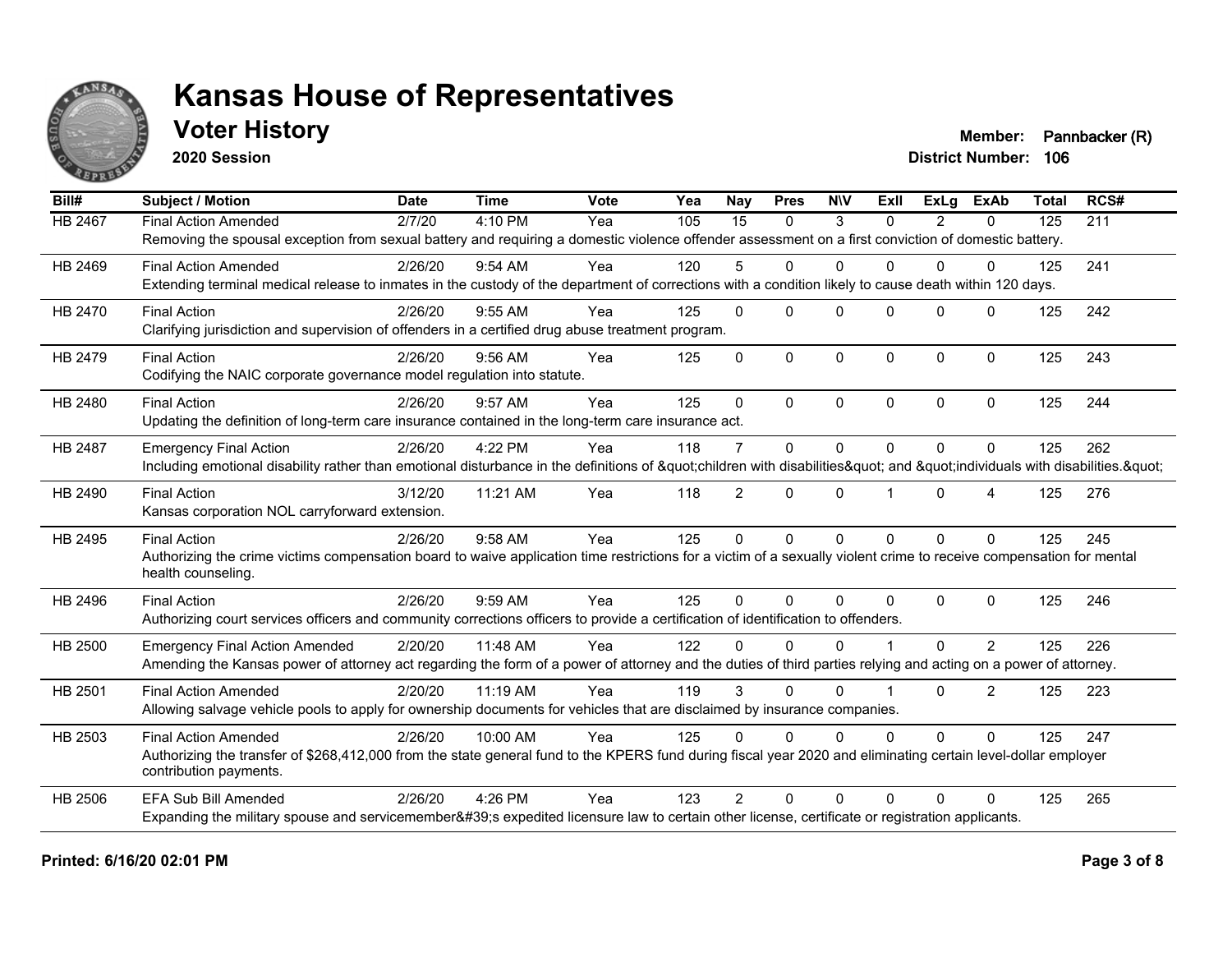

**2020 Session**

**Voter History Member: Pannbacker (R)** 

| Bill#          | <b>Subject / Motion</b>                                                                                                                                                                                                                                                                                                                                                                                                                                                                                                                             | <b>Date</b> | <b>Time</b> | <b>Vote</b> | Yea | <b>Nay</b>      | <b>Pres</b>    | <b>NIV</b>   | ExII         | <b>ExLg</b>  | <b>ExAb</b>    | <b>Total</b>     | RCS# |
|----------------|-----------------------------------------------------------------------------------------------------------------------------------------------------------------------------------------------------------------------------------------------------------------------------------------------------------------------------------------------------------------------------------------------------------------------------------------------------------------------------------------------------------------------------------------------------|-------------|-------------|-------------|-----|-----------------|----------------|--------------|--------------|--------------|----------------|------------------|------|
| <b>HB 2507</b> | <b>Final Action Amended</b><br>Liability protection for businesses that participate in high school work-based learning programs.                                                                                                                                                                                                                                                                                                                                                                                                                    | 2/26/20     | 10:01 AM    | Yea         | 97  | $\overline{27}$ | $\overline{1}$ | $\Omega$     | $\Omega$     | $\Omega$     | $\Omega$       | $\overline{125}$ | 248  |
| HB 2509        | <b>Emergency Final Action</b><br>Vacating certain blocks in the original town plat set aside for a college and a park of the city of Americus and vesting fee simple title in the city.                                                                                                                                                                                                                                                                                                                                                             | 2/26/20     | 4:22 PM     | Yea         | 122 | 3               | $\Omega$       | 0            | <sup>0</sup> | $\Omega$     | $\mathbf 0$    | 125              | 263  |
| HB 2510        | <b>Emergency Final Action</b><br>Special districts may be dissolved and responsibilities assumed by a city.                                                                                                                                                                                                                                                                                                                                                                                                                                         | 2/26/20     | 4:29 PM     | Yea         | 122 | 3               | 0              | $\mathbf{0}$ | $\Omega$     | $\mathbf{0}$ | 0              | 125              | 267  |
| HB 2510        | Motion to adopt CCR<br>Creating the Kansas promise scholarship act; requiring a Kansas foster care children annual academic report card; authorizing the state board of regents on behalf of<br>Kansas state university to sell certain real property in Saline county; providing payment or waiver of tuition for certain dually or concurrently enrolled students;<br>authorizing the practice of the healing arts by healing arts school clinics; providing ACT college entrance exams and workkeys assessments to nonpublic school<br>students. | 5/21/20     | 11:59 PM    | Yea         | 110 | 3               | 0              |              | <sup>0</sup> | $\Omega$     | 10             | 124              | 300  |
| HB 2515        | <b>Emergency Final Action Amended</b><br>Creating the Kansas promise scholarship program.                                                                                                                                                                                                                                                                                                                                                                                                                                                           | 2/20/20     | 11:47 AM    | Yea         | 116 | 6               | $\Omega$       | $\Omega$     |              | $\Omega$     | 2              | 125              | 225  |
| HB 2516        | <b>Final Action Amended</b><br>Enacting the first-time home buyer savings account act.                                                                                                                                                                                                                                                                                                                                                                                                                                                              | 2/26/20     | 10:03 AM    | Yea         | 123 | $\overline{2}$  | $\mathbf{0}$   | $\Omega$     | $\Omega$     | $\mathbf{0}$ | $\mathbf 0$    | 125              | 249  |
| HB 2518        | <b>Final Action</b><br>Counting any crime with a domestic violence designation as a prior conviction under domestic battery.                                                                                                                                                                                                                                                                                                                                                                                                                        | 2/26/20     | 10:04 AM    | Yea         | 125 | $\Omega$        | $\mathbf{0}$   | $\Omega$     | $\Omega$     | $\mathbf{0}$ | $\Omega$       | 125              | 250  |
| HB 2521        | <b>Emergency Final Action Amended</b><br>Enacting the revised uniform athlete agents act.                                                                                                                                                                                                                                                                                                                                                                                                                                                           | 2/20/20     | 11:49 AM    | Yea         | 122 | $\Omega$        | $\mathbf 0$    | 0            |              | $\mathbf 0$  | $\overline{2}$ | 125              | 227  |
| <b>HB 2524</b> | <b>Final Action</b><br>Updating motor carrier laws and regulation of motor carriers by the state corporation commission.                                                                                                                                                                                                                                                                                                                                                                                                                            | 2/17/20     | 11:24 AM    | Yea         | 118 | $\Omega$        | $\Omega$       | $\mathbf{0}$ | 3            | $\Omega$     | $\overline{4}$ | 125              | 213  |
| <b>HB 2528</b> | <b>Final Action</b><br>Providing for all vehicles more than 35 years old to qualify as an antique vehicle.                                                                                                                                                                                                                                                                                                                                                                                                                                          | 2/26/20     | 10:05 AM    | Yea         | 124 |                 | $\mathbf{0}$   | $\mathbf{0}$ | $\Omega$     | $\mathbf{0}$ | $\mathbf{0}$   | 125              | 251  |
| HB 2540        | <b>Emergency Final Action Amended</b><br>Requiring moneys attributable to at-risk student weighting be expended for approved at-risk educational programs.                                                                                                                                                                                                                                                                                                                                                                                          | 2/26/20     | 4:37 PM     | Yea         | 111 | 14              | $\Omega$       | 0            | $\Omega$     | $\mathbf 0$  | $\mathbf 0$    | 125              | 274  |
| HB 2546        | <b>Final Action</b><br>Creating the crime of sexual extortion and adding the crime to the Kansas offender registration act.                                                                                                                                                                                                                                                                                                                                                                                                                         | 2/26/20     | 10:06 AM    | Yea         | 125 | U               | 0              | 0            | $\Omega$     | $\Omega$     | $\mathbf 0$    | 125              | 252  |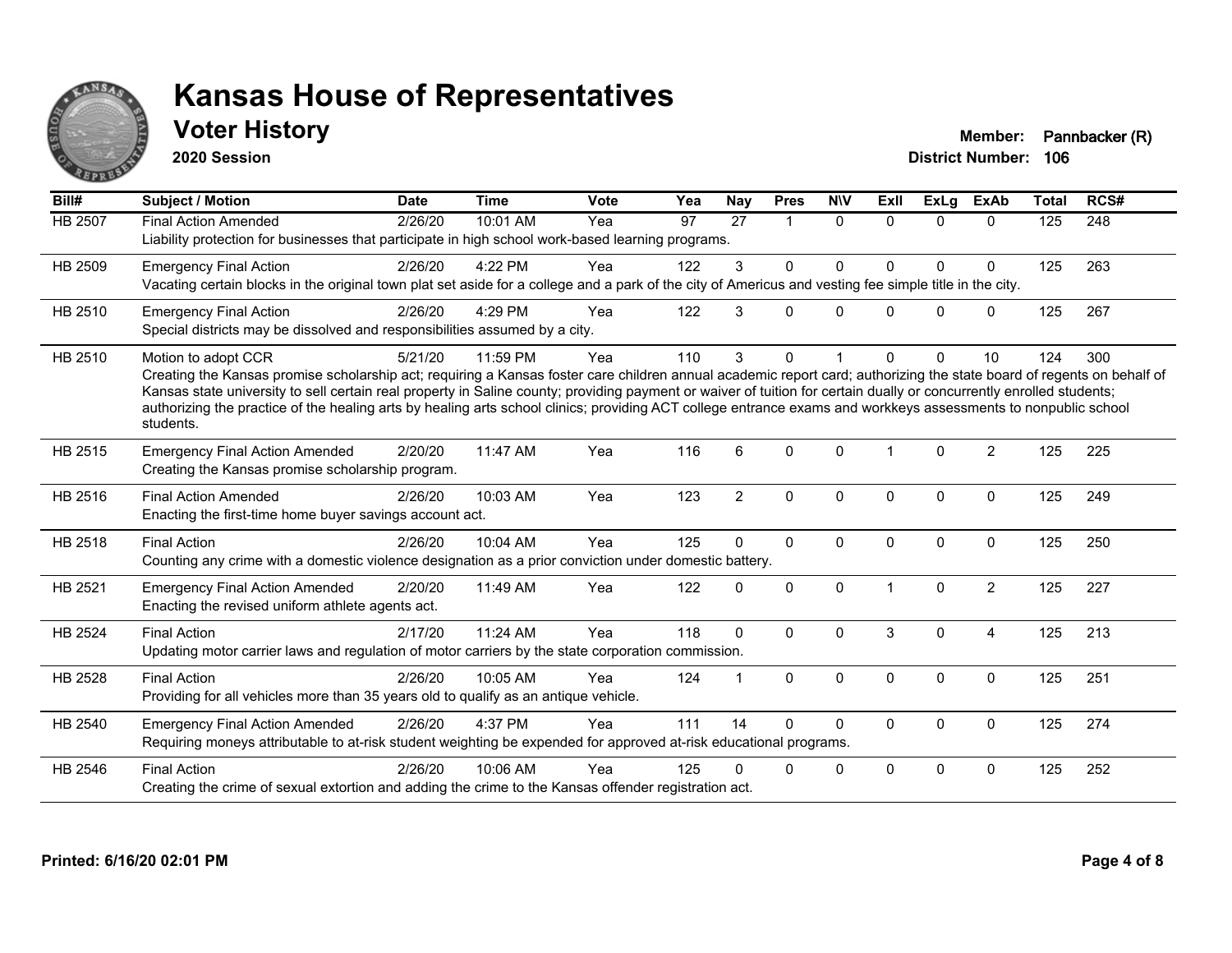

**2020 Session**

**Voter History Member: Pannbacker (R)** 

| Bill#          | <b>Subject / Motion</b>                                                                                                                                                                                                                                                                                  | <b>Date</b> | <b>Time</b> | Vote | Yea | Nay            | <b>Pres</b>             | <b>NIV</b>   | ExII                 | ExLa         | <b>ExAb</b>    | <b>Total</b> | RCS# |
|----------------|----------------------------------------------------------------------------------------------------------------------------------------------------------------------------------------------------------------------------------------------------------------------------------------------------------|-------------|-------------|------|-----|----------------|-------------------------|--------------|----------------------|--------------|----------------|--------------|------|
| HB 2547        | <b>Final Action Amended</b><br>Making changes to suspended drivers' license requirements.                                                                                                                                                                                                                | 2/26/20     | 10:07 AM    | Yea  | 125 | 0              | $\mathbf{0}$            | $\Omega$     | $\Omega$             | $\mathbf{0}$ | $\mathbf{0}$   | 125          | 253  |
| HB 2548        | <b>Final Action Amended</b><br>Claims against the state submitted by the Joint Committee on Special Claims Against the State.                                                                                                                                                                            | 3/13/20     | 8:19 AM     | Yea  | 115 | $\mathbf{1}$   | $\Omega$                | $\Omega$     | 2                    | $\Omega$     | $\overline{7}$ | 125          | 282  |
| HB 2554        | <b>Final Action</b><br>Enacting the uniform fiduciary income and principal act (UFIPA).                                                                                                                                                                                                                  | 2/26/20     | 10:08 AM    | Yea  | 125 | $\Omega$       | $\mathbf{0}$            | $\Omega$     | $\Omega$             | $\Omega$     | $\mathbf{0}$   | 125          | 254  |
| HB 2571        | <b>Final Action Amended</b><br>Club and drinking establishment liquor license eligibility; spouse is a law enforcement officer in another county.                                                                                                                                                        | 3/12/20     | 11:22 AM    | Yea  | 108 | 12             | $\Omega$                | $\Omega$     | $\blacktriangleleft$ | $\Omega$     | 4              | 125          | 277  |
| HB 2575        | <b>Emergency Final Action Amended</b><br>Amending the Kansas drycleaner environmental response act to change the required deductible rate, environmental surcharge rate and penalty fine amount.                                                                                                         | 2/26/20     | 4:31 PM     | Yea  | 95  | 29             |                         | $\mathbf 0$  | $\Omega$             | $\Omega$     | $\Omega$       | 125          | 269  |
| HB 2583        | <b>Emergency Final Action</b><br>Clarify the vacation of territory from city boundaries or release of easements.                                                                                                                                                                                         | 2/26/20     | 4:35 PM     | Yea  | 124 |                | $\Omega$                | $\Omega$     | <sup>n</sup>         | $\Omega$     | $\Omega$       | 125          | 273  |
| HB 2585        | <b>Emergency Final Action Amended</b><br>Amending the Kansas drycleaner environmental response act to change the required deductible rate, environmental surcharge rate and penalty fine amount.                                                                                                         | 2/26/20     | 4:27 PM     | Yea  | 123 | $\overline{2}$ | $\Omega$                | $\Omega$     | $\Omega$             | $\Omega$     | $\Omega$       | 125          | 266  |
| HB 2585        | Motion to Concur<br>Senate Substitute for HB 2585 by Committee on Utilities - Exempting certain public utilities from Kansas income taxation and allowing the state corporation<br>commission to approve certain contract and reduced electric rates and associated cost recovery from all rate classes. | 5/21/20     | 3:59 PM     | Yea  | 75  | 45             |                         | $\Omega$     |                      | $\Omega$     | 3              | 124          | 296  |
| <b>HB 2587</b> | <b>Final Action</b><br>Allowing venue for an agency adoption to be where a state agency or their subcontracting agencies have offices when the state is the agency.                                                                                                                                      | 2/26/20     | 10:09 AM    | Yea  | 124 |                | <sup>n</sup>            | <sup>0</sup> | <sup>n</sup>         | 0            | $\Omega$       | 125          | 255  |
| HB 2595        | <b>Final Action Amended</b><br>Eliminating the 30-day delay before offering state surplus property for sale to the general public.                                                                                                                                                                       | 2/20/20     | 11:20 AM    | Yea  | 118 | 3              | $\overline{\mathbf{1}}$ | $\Omega$     |                      | $\Omega$     | 2              | 125          | 224  |
| HB 2596        | <b>Final Action Amended</b><br>Allowing an alcoholic liquor manufacturer to obtain a drinking establishment license under certain conditions.                                                                                                                                                            | 3/12/20     | 11:23 AM    | Yea  | 113 |                | $\Omega$                | $\Omega$     |                      | $\Omega$     | $\overline{4}$ | 125          | 278  |
| HB 2618        | <b>Emergency Final Action Amended</b><br>Establishing a state broadband grant program under the department of commerce to encourage the deployment of broadband in the state.                                                                                                                            | 2/26/20     | 4:33 PM     | Yea  | 120 | 5              | $\Omega$                | 0            | $\Omega$             | $\Omega$     | $\Omega$       | 125          | 271  |
| HB 2619        | <b>Final Action</b><br>Adjusting the frequency of the KPERS actuarial experience study.                                                                                                                                                                                                                  | 2/26/20     | 10:10 AM    | Yea  | 118 |                | $\Omega$                | $\Omega$     | U                    | $\Omega$     | $\Omega$       | 125          | 256  |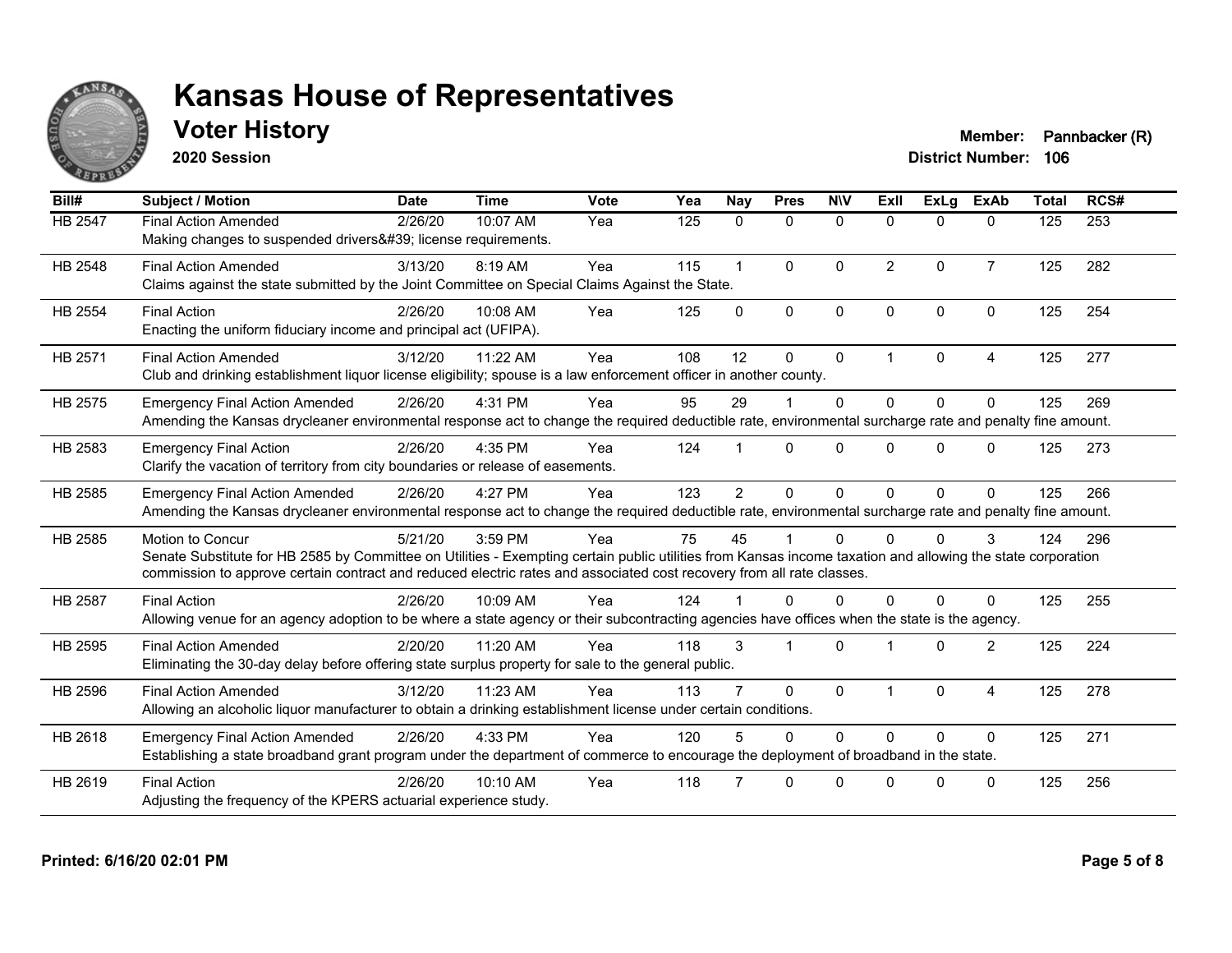

**2020 Session**

**Voter History Member: Pannbacker (R)** 

| Bill#           | <b>Subject / Motion</b>                                                                                                                                                                                                                                                                                                                                                                                                                                                                                                                                                                                                                                                                                                                                                                                                                                                                                                                                                                                       | <b>Date</b> | <b>Time</b> | <b>Vote</b> | Yea | <b>Nay</b> | <b>Pres</b> | <b>NIV</b> | ExII          | <b>ExLg</b>  | <b>ExAb</b>    | <b>Total</b> | RCS# |
|-----------------|---------------------------------------------------------------------------------------------------------------------------------------------------------------------------------------------------------------------------------------------------------------------------------------------------------------------------------------------------------------------------------------------------------------------------------------------------------------------------------------------------------------------------------------------------------------------------------------------------------------------------------------------------------------------------------------------------------------------------------------------------------------------------------------------------------------------------------------------------------------------------------------------------------------------------------------------------------------------------------------------------------------|-------------|-------------|-------------|-----|------------|-------------|------------|---------------|--------------|----------------|--------------|------|
| <b>HB 2619</b>  | Motion to Concur<br>Senate Substitute for HB 2619 by Committee on Financial Institutions and Insurance - Enacting the Kansas economic recovery loan deposit program, updating field of<br>membership requirements of credit unions and allowing privilege tax deductions on agricultural real estate loans and single family residence loans.                                                                                                                                                                                                                                                                                                                                                                                                                                                                                                                                                                                                                                                                 | 5/21/20     | 11:59 PM    | Yea         | 114 | 3          | $\Omega$    | $\Omega$   | $\Omega$      | $\Omega$     | $\overline{7}$ | 124          | 298  |
| HB 2646         | <b>Final Action</b><br>Allowing the attorney general to coordinate training for law enforcement agencies on missing and murdered indigenous people.                                                                                                                                                                                                                                                                                                                                                                                                                                                                                                                                                                                                                                                                                                                                                                                                                                                           | 2/26/20     | 10:11 AM    | Yea         | 125 | U          | 0           |            |               | <sup>n</sup> | 0              | 125          | 257  |
| HB 2689         | <b>Final Action Amended</b><br>Amending the angel investor tax credit with respect to the definition of qualified securities, tax credit limitations and amounts, investor requirements and extending the<br>date that credits may be allowed.                                                                                                                                                                                                                                                                                                                                                                                                                                                                                                                                                                                                                                                                                                                                                                | 3/13/20     | 8:23 AM     | Nay         | 103 | 12         |             | $\Omega$   | $\mathcal{P}$ | $\Omega$     | $\overline{7}$ | 125          | 283  |
| HB 2695         | <b>Emergency Final Action</b><br>Allowing special agents from the department of corrections to attend the Kansas law enforcement training center.                                                                                                                                                                                                                                                                                                                                                                                                                                                                                                                                                                                                                                                                                                                                                                                                                                                             | 2/26/20     | 4:34 PM     | Yea         | 125 | 0          | $\Omega$    | $\Omega$   | 0             | $\Omega$     | $\Omega$       | 125          | 272  |
| HB 2699         | <b>Final Action</b><br>Requiring court services officers to assist with child in need of care cases when directed by a judge.                                                                                                                                                                                                                                                                                                                                                                                                                                                                                                                                                                                                                                                                                                                                                                                                                                                                                 | 2/26/20     | 10:13 AM    | Yea         | 105 | 20         | $\Omega$    | $\Omega$   | $\Omega$      | $\Omega$     | $\Omega$       | 125          | 258  |
| HB 2702         | <b>Emergency Final Action</b><br>Decoupling the KIT and KIR workforce training programs from the high performance incentive fund program and enhancing the workforce training tax credit.                                                                                                                                                                                                                                                                                                                                                                                                                                                                                                                                                                                                                                                                                                                                                                                                                     | 2/26/20     | 4:32 PM     | Yea         | 125 | $\Omega$   | $\Omega$    | $\Omega$   | $\Omega$      | $\Omega$     | $\mathbf{0}$   | 125          | 270  |
| HB 2702         | Motion to adopt CCR<br>Enacting the Kansas taxpayer protection act; establishing notice and public hearing requirements prior to approval by a governing body to exceed its revenue neutral<br>rate for the imposition of property tax and discontinuing the city and county tax lid; providing a waiver of interest and fees on certain delinquent property taxes for a<br>period of time and delaying preparation of delinquent real estate tax list and notice; prohibiting valuation increase for real property solely as the result of normal repair,<br>replacement or maintenance of existing structure; providing for county treasurers to establish a payment plan for the payment of delinquent or nondelinquent taxes;<br>requiring the state board of tax appeals to serve orders and notices by electronic means if requested by the party; prohibiting county appraisers and the state board of<br>tax appeals from increasing the valuation of county appraised property in valuation appeals. | 5/21/20     | 11:59 PM    | Yea         | 89  | 28         | 0           | $\Omega$   | U             | 0            | 7              | 124          | 299  |
| HB 2708         | <b>Emergency Final Action</b><br>Creating a drug abuse treatment program for people on diversion and allowing county attorneys to enter into agreements with court services and community<br>corrections for supervision.                                                                                                                                                                                                                                                                                                                                                                                                                                                                                                                                                                                                                                                                                                                                                                                     | 2/26/20     | 4:23 PM     | Yea         | 125 | 0          | $\Omega$    | $\Omega$   | $\Omega$      | $\Omega$     | $\Omega$       | 125          | 264  |
| HB 2713         | <b>Emergency Final Action Amended</b><br>Enacting the revised uniform law on notarial acts.                                                                                                                                                                                                                                                                                                                                                                                                                                                                                                                                                                                                                                                                                                                                                                                                                                                                                                                   | 2/26/20     | 4:30 PM     | Yea         | 122 | 3          | $\Omega$    | $\Omega$   | $\Omega$      | $\Omega$     | 0              | 125          | 268  |
| <b>HCR 5025</b> | <b>EFA Amend and Debate</b><br>Ratifying and providing the continuation of the March 12, 2020, state of disaster emergency declaration for the state of Kansas.                                                                                                                                                                                                                                                                                                                                                                                                                                                                                                                                                                                                                                                                                                                                                                                                                                               | 3/13/20     | 11:21 AM    | Yea         | 116 | U          | 0           | ∩          | 2             | $\Omega$     | 7              | 125          | 284  |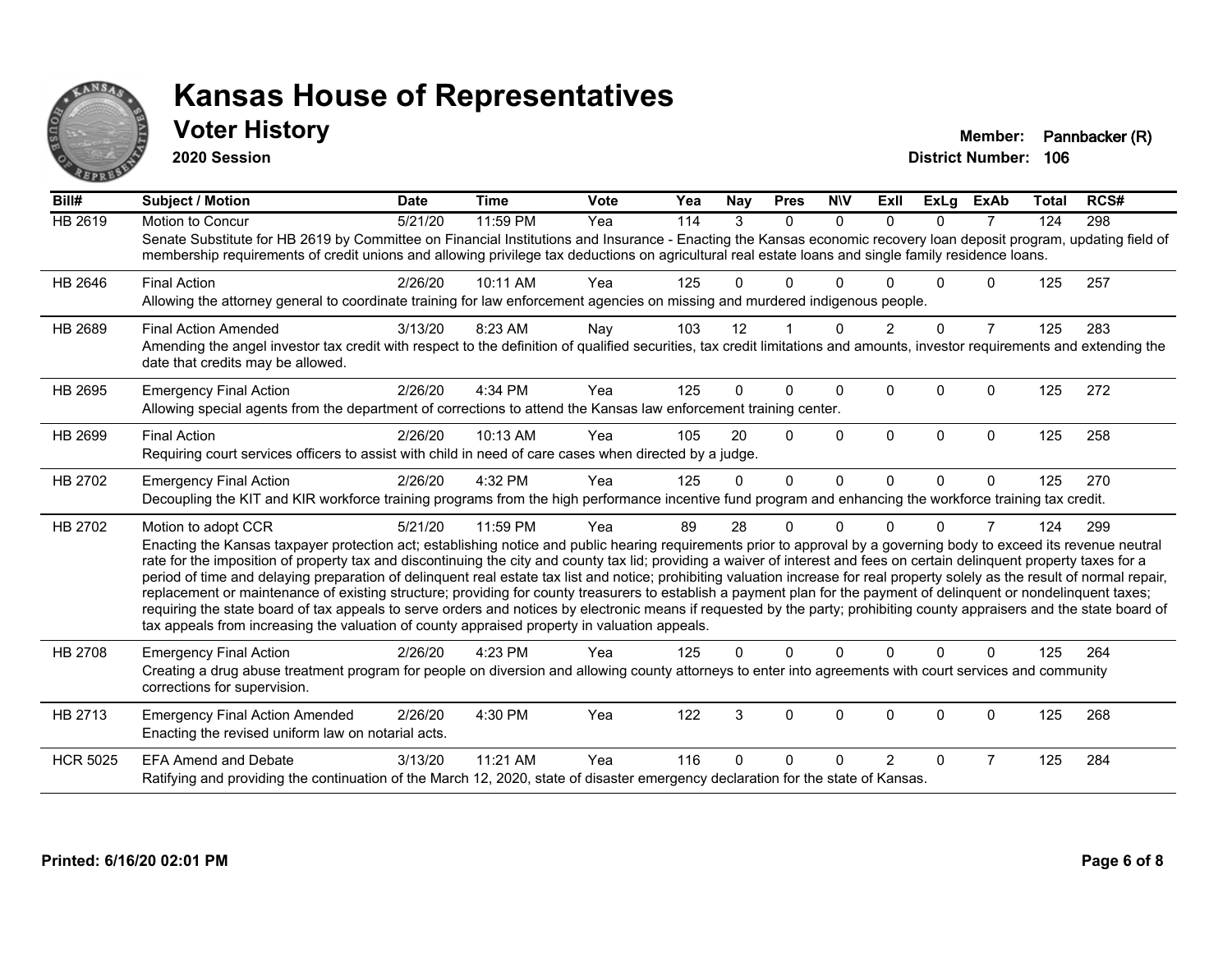

**2020 Session**

**Voter History Member: Pannbacker (R)** 

| Bill#           | <b>Subject / Motion</b>                                                                                                                                                                                                                                                           | <b>Date</b> | Time      | <b>Vote</b> | Yea | Nay | <b>Pres</b> | <b>NIV</b>   | ExII           | ExLg           | ExAb | Total | RCS# |
|-----------------|-----------------------------------------------------------------------------------------------------------------------------------------------------------------------------------------------------------------------------------------------------------------------------------|-------------|-----------|-------------|-----|-----|-------------|--------------|----------------|----------------|------|-------|------|
| <b>HCR 5025</b> | Motion to adopt CCR<br>Ratifying and providing the continuation of the March 12, 2020, state of disaster emergency declaration for the state of Kansas, subject to limitations.                                                                                                   | 3/19/20     | 4:11 PM   | Yea         | 115 | 0   | 0           | 0            | 0              | 0              | 10   | 125   | 293  |
| <b>SB 27</b>    | <b>EFA Amend and Debate</b><br>House Substitute for SB 27 by Committee on Commerce, Labor and Economic Development - Providing for a maximum of 26 weeks of unemployment insurance<br>benefits and compensation for the pre-payment waiting period.                               | 3/17/20     | $1:02$ PM | Yea         | 119 |     | 0           | ŋ            |                | <sup>0</sup>   |      | 125   | 288  |
| <b>SB 66</b>    | Motion to adopt CCR<br>Appropriations for Fy 2020, 2021 and 2022 for various state agencies.                                                                                                                                                                                      | 3/19/20     | 3:52 PM   | Yea         | 99  | 16  | 0           | $\Omega$     | 0              | <sup>0</sup>   | 10   | 125   | 292  |
| SB 102          | <b>EFA Amend and Debate</b><br>House Substitutes for SB 102 by Committee on Judiciary - Allowing the chief justice of the Kansas supreme court to extend or suspend deadlines or time limitations to<br>secure the health and safety of court users, staff and judicial officers. | 3/16/20     | 12:13 PM  | Yea         | 113 | 5   | 0           | $\mathbf{0}$ | 3              | $\Omega$       | 4    | 125   | 285  |
| SB 142          | EFA Sub Bill Amended<br>House Substitute for SB No. 142 by House Committee on K-12 Education Budget - Authorizing the state board of education to grant waivers for school districts from<br>the requirement to provide a minimum number of school hours during the school term.  | 3/17/20     | 10:31 AM  | Yea         | 117 | 2   |             | ŋ            | 2              |                |      | 125   | 287  |
| SB 155          | <b>Final Action</b><br>Cemetery district territory deannexed from the territory of Valley Center.                                                                                                                                                                                 | 2/7/20      | $4:08$ PM | Yea         | 119 |     | $\Omega$    | 3            | 0              | $\mathfrak{p}$ | 0    | 125   | 210  |
| <b>SB 173</b>   | <b>EFA Amend and Debate</b><br>House Substitute for SB 173 by Committee on Appropriations - Providing for the Eisenhower legacy transportation plan.                                                                                                                              | 3/16/20     | 7:20 PM   | Yea         | 103 | 16  |             | O            | $\overline{2}$ | $\Omega$       | 3    | 125   | 286  |
| SB 173          | Motion to adopt CCR<br>House Substitute for SB 173 by Committee on Appropriations - Providing for the Eisenhower legacy transportation plan.                                                                                                                                      | 3/19/20     | 12:04 PM  | Yea         | 112 | 3   |             | U            | 0              | $\Omega$       | 10   | 125   | 291  |
| <b>SCR 1613</b> | <b>Final Action</b><br>Amending the bill of rights of the constitution of the state of Kansas to reserve to the people the right to regulate abortion through their elected state representatives<br>and senators.                                                                | 2/7/20      | 4:07 PM   | Nay         | 80  | 43  |             |              |                |                | 0    | 125   | 209  |